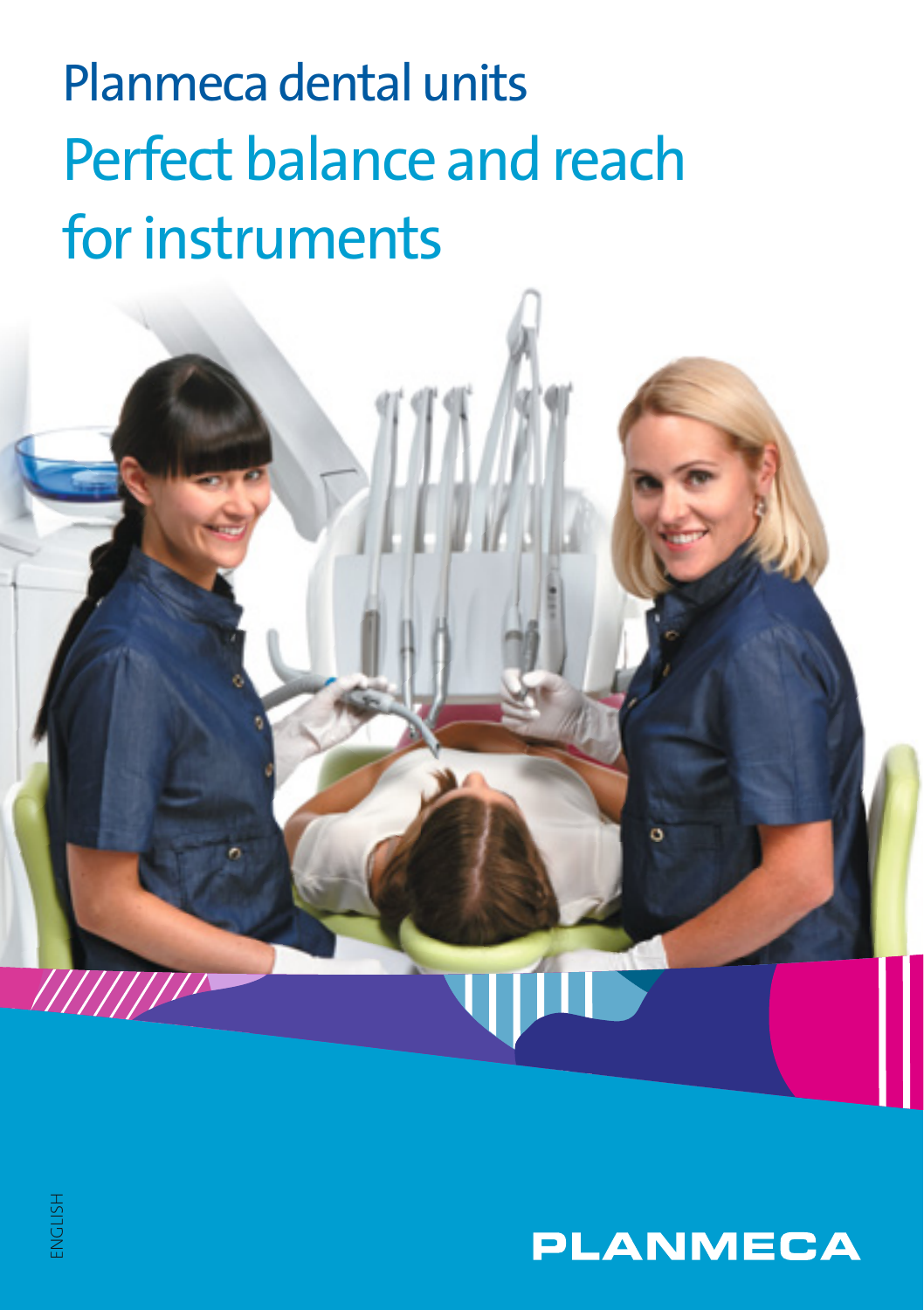**Our mid-bending balanced arms contribute to a short activation track for instruments – minimising stress on the shoulders**



**The mid-bending instrument arms remain outside the patient's field of vision** 



**Each operator can fine-adjust the balance according to their preference**



**The asymmetric mounting of the instrument hose and balanced arm prevent the hose from getting stuck behind the arm**



**Sideway movements ensure perfect access to the oral cavity**

**Optimised balance lightens the instrument's weight – minimising strain**

**It is possible to release the hose for longer treatments – the balanced arm just needs to be pulled out a little bit to activate the hose**



**Detachable instrument arms enable easy cleaning and changing of the arms**